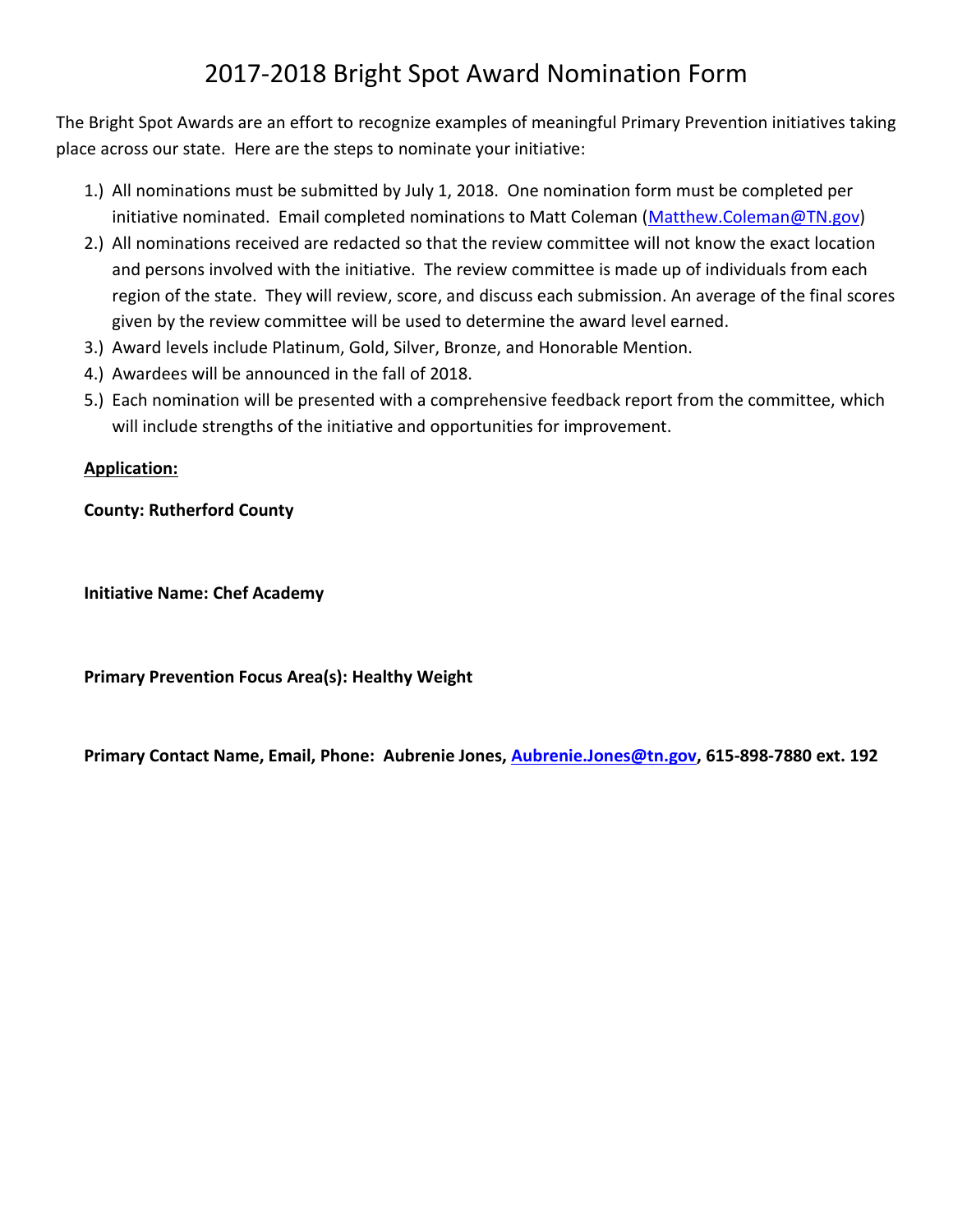#### **Bright Spot Award Questions**

## **Please explain why you think this initiative should be considered for the TDH Bright Spot Awards.**

(150 words max); (10 points available)

l

The Chef Academy program was developed to teach children, grades 4th-6th, a variety of cooking skills and healthy recipes. Students are introduced to a variety of different vegetables, proteins and whole grain products. The Chef Academy Program has provided elementary age students the opportunity to learn how to cook and clean in the kitchen. Chefs get to try new recipes and are introduced to new foods which in return help them expand their taste pallet. Research has found that development healthy nutritional patterns in middle childhood are linked to preventing short term and chronic health problems.

#### **Is this initiative contributing to a policy, systems, and/or environmental change<sup>1</sup> in the community?** (300 words max); (75 points available)

The Chef's Academy program is causing a shift in health outcomes in several different ways. At face value, students are being encouraged and taught how to prepare healthy food options. By choosing fresh produce and meats and using the most current food safety guidelines, this gives students the tools and knowledge to create a sustainable, healthy, and functional dietary option. Using the knowledge and skills taught in Chef's Academy students are empowered to make better food choices when out in the real world. The 4th-6th grade age group is not far off from having to make their own food choices without the coercion of an adult and Chef's Academy assures the children fresh produce and lean cuts of meat are not only nutritious but they are palatable, something they've may not have known otherwise if not giving the option of experiencing the program. The culture of cooking is being looked at in Chef's Academy as a communal event where family and friends are involved, our students are excited to talk to teachers, classmates, and parents about what they're experience this in turn casts an even wider net to others about the benefits and sheer enjoyment of cooking healthy food options. With all 12 Murfreesboro City Schools involved Chef's Academy is causing a ground roots environmental change for our next generation to prepare their own food, eat fresh, and focus on food portions ergo decreasing the chances of obesity and the chronic illnesses that plague our community due to poor eating habits. Along with the physical health outcomes, Chef's Academy provides children a safe, stable, and nurturing environment for children to express themselves creatively with consistent adult leaders there to help. The children from all walks of life have a chance to fellowship on common ground. Students get to work hands on using measurements and marvel at the creations they themselves have made, fostering confidence and a sense of ownership. Being called a chef in class allots our students a sense of pride and accountability. The community impact of Chef's Academy spans across mental and physical wellbeing of our youth to cause a dual generational movement towards better eating habits.

**What are the SMART objective goals and major purpose(s) of this initiative? (SMART objectives are Specific, Measurable, Attainable, Relevant, and Time Bound. Example: By May 2019; all soft drink machines in Lauderdale** 

 $^{1}$  Policy, systems and environmental change is a way of modifying the environment to make healthy choices practical and available to all community members. By changing laws and shaping physical landscapes, a big impact can be made with little time and resources. By changing policies, systems and/or environments, communities can help tackle health issues like obesity, diabetes, cancer and other chronic diseases [\(http://www.cookcountypublichealth.org/files/CPPW/PSE%20Change.pdf\)](http://www.cookcountypublichealth.org/files/CPPW/PSE%20Change.pdf)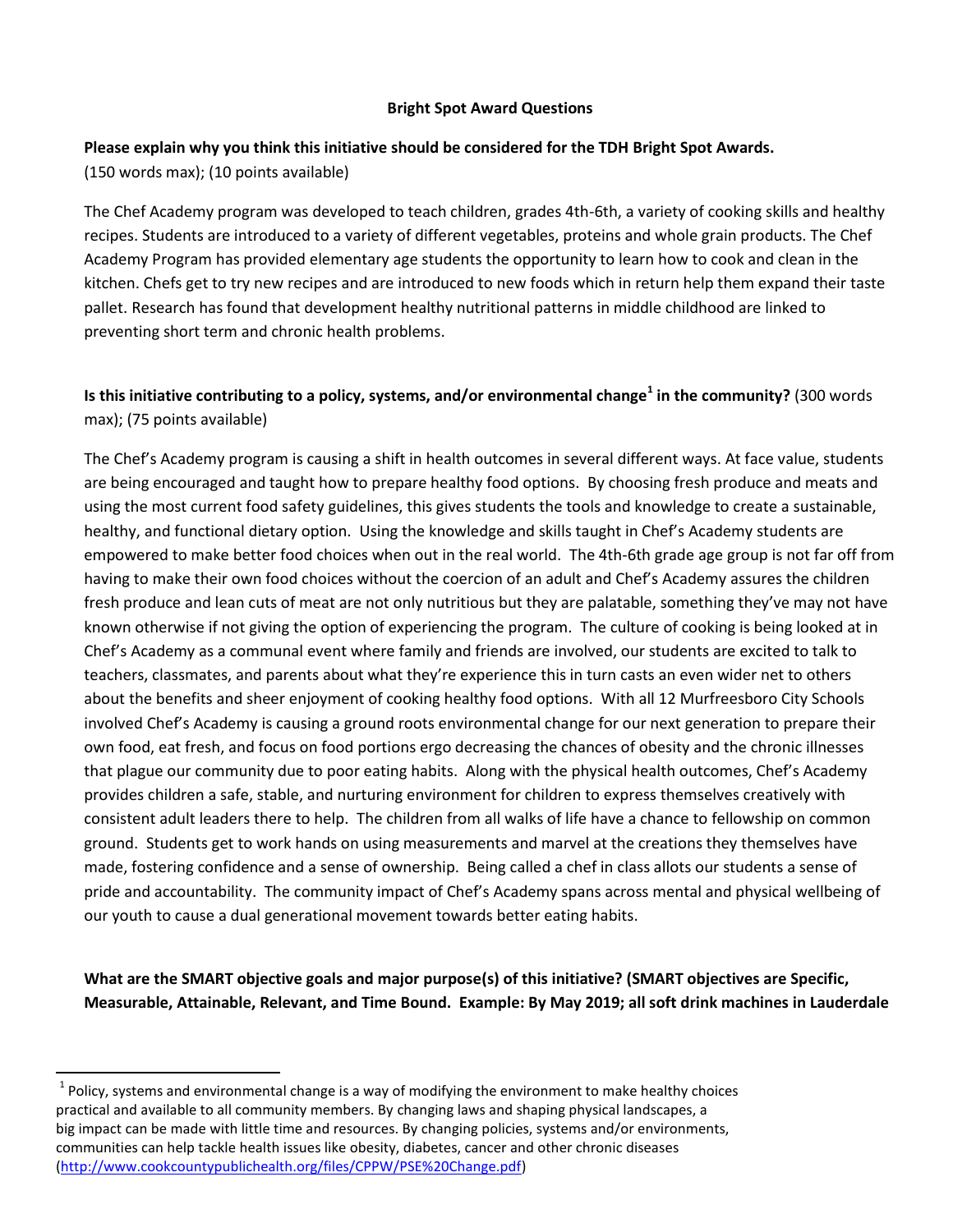**County Schools will be turned off during the school day, per school board policy.)** (300 words max); (10 points available)

The goal of the Chef Academy program is to teach over 125 students by July 2018. During the school year of 2017- 2018, we have had 155 complete the 5 week program.

#### **What is the annual budget and funding source for this initiative? If no funding is available, how have you implemented or sustained the initiative?** (150 words max); (5 points available)

The program has been funded through Murfreesboro City Schools Coordinated School Health and through grant opportunities offered in Rutherford County. To have a complete program at one school the cost is on average \$300.00 per school.

#### **Have community partners helped with the initiative? What are the roles of these partners?** (300 words max); (20 points available)

The Chef Academy program has functioned through a partnership between the Rutherford County Health Department and Murfreesboro City Schools. Murfreesboro City Schools houses the program at each school's kitchen. The culinary education component is led by a school chef provided by Murfreesboro City Schools Nutrition Department. The Rutherford County Health Department provides primary prevention staff, interns and health educators for each class, along with incentives.

#### **What is the timeline for the initiative? (When does planning occur? When is/was the initiative implemented? When is the initiative evaluated?)** (250 words max); (5 points available)

The program is offered one time at all of the 12 schools under the Murfreesboro City Schools administration. A total of 12 students are selected from each school through Murfreesboro City Schools Coordinated School Health, and 3 of the chefs from the previous year can reapply and serve as a coach on the teams. Schools are chosen are based on kitchen availability and principal time of the year preference. The Chef Academy students meet two hours once a week for five weeks total. The program is divided into quarters, allowing three schools to host the program each quarter. Six schools host the program in the spring and the remaining six hosts the program in the fall.

#### **In what way is this initiative especially innovative? How is this initiative different from other similar programs? Is there a specific idea tested with this approach? Is this work informed by relevant literature or research studies?**  (400 words max); (20 points available)

The cooking competition in the program is what sets this program apart from other cooking programs. Students are expected to not only produce a meal but they are expected to present that meal with an oral presentation of what was prepared. The cooking teams get to decide on one protein to pair with either two vegetables or one vegetable and one grain. Students must also be prepared to answer questions from the judges. Students are given recipe books at the beginning on the program. Throughout the program they learn how to make modifications to cut down on excess salt, sugar, and fat in each of the recipes and why cutting back is important. Research has found that development healthy nutritional patterns in middle childhood are linked to preventing short term and chronic health problems.